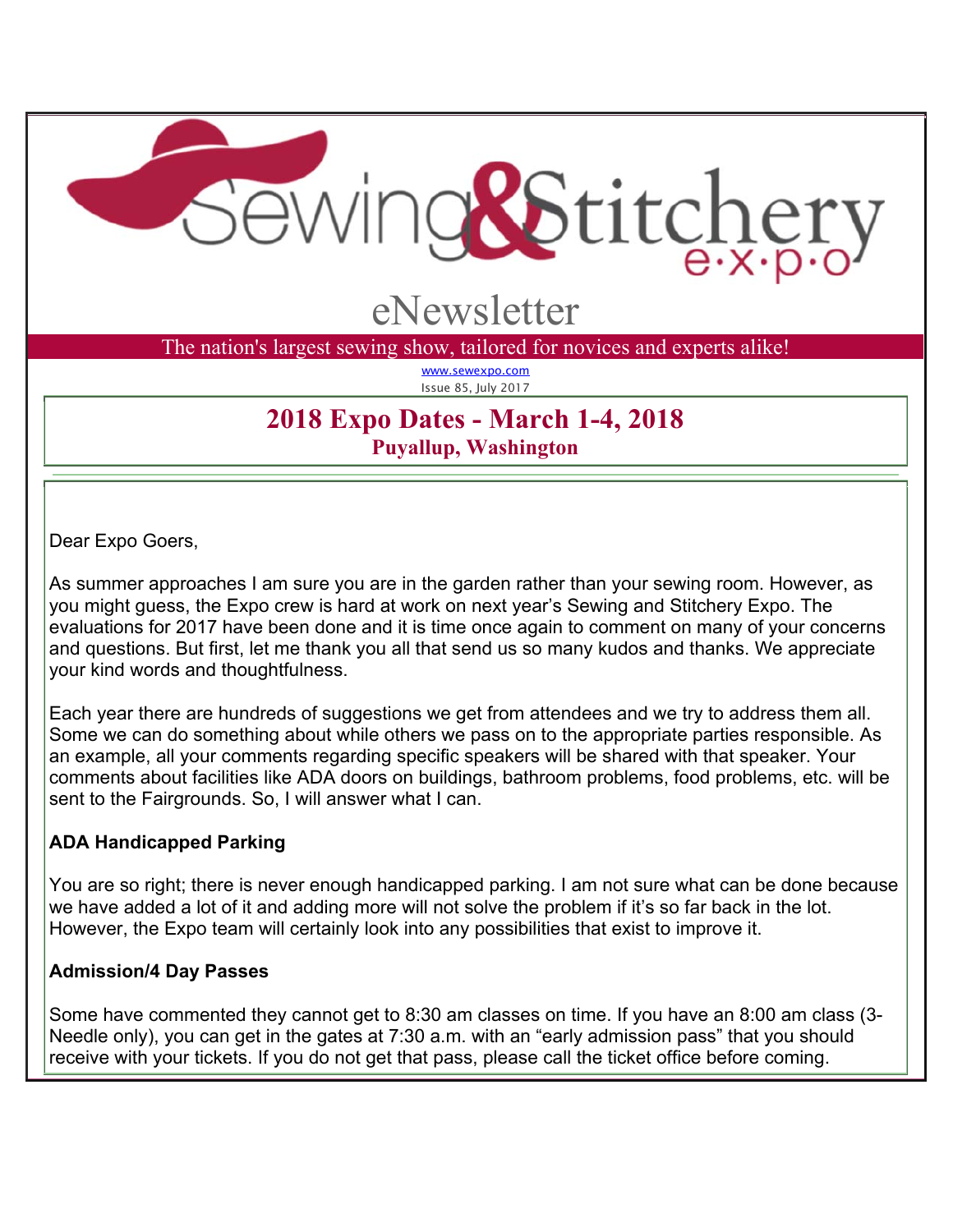Everyone else is allowed in the gates at 8:00 am and you can go to the eating areas of the Pavilion or Showplex and sit or drink coffee. Vendor booths do not open until 8:30 a.m.

## **Carts**

This is a continual problem for everyone. If someone brings a cart they must obtain an ADA pass from the Expo office. The phone number is in the brochure. Rolling bags are not allowed unless you have an ADA pass. Please, be considerate of others. Those carts and bags are dangerous as are backpacks. I have personally been hit in the face with a backpack.

## **Charity Sewing**

Yes, we have found new outlets for pillowcases….so if you want to make them, we will collect them. We know you love making them and we appreciate all you do.

## **Classrooms**

Some of you have sent comments regarding Room L being, noisy, cold and less than pleasant. We are so strapped for space that is heated that we have found it necessary to use Room L (tent). We are looking into alternatives but please dress for cold. These are Fairground buildings and not exactly like hotels or convention facilities for sure. Thank you for your patience.

## **Door Prizes**

Each day the wonderful door prizes donated by our sponsors are given away. The booth is in the Pavilion first floor at the south end by the doors. Door prize drawings are held Thursday-Saturday at 5:00 p.m. Sunday at 3:00 p.m.

## **Expo Newspaper Handout**

We eliminated the classroom grids from this handout because it took up a lot of space and since we thought most people had it in their brochure we could use the space more wisely. So, thanks to your suggestions, we will revisit this and hopefully add those grids back in. At the very least we will add the Free Stage and Style Show schedule.

## **Food and Drink**

Vendors have asked that food and drink not be allowed on the vendor floor. Spills only make for costly accidents and none of us want that. We know we cannot stop it but please think twice before taking beverages into vendor booths.

The Coffee House was changing hands during the Expo. It is back and you will once again enjoy lattes.

Your other comments regarding food will be forwarded to the appropriate Fairground persons.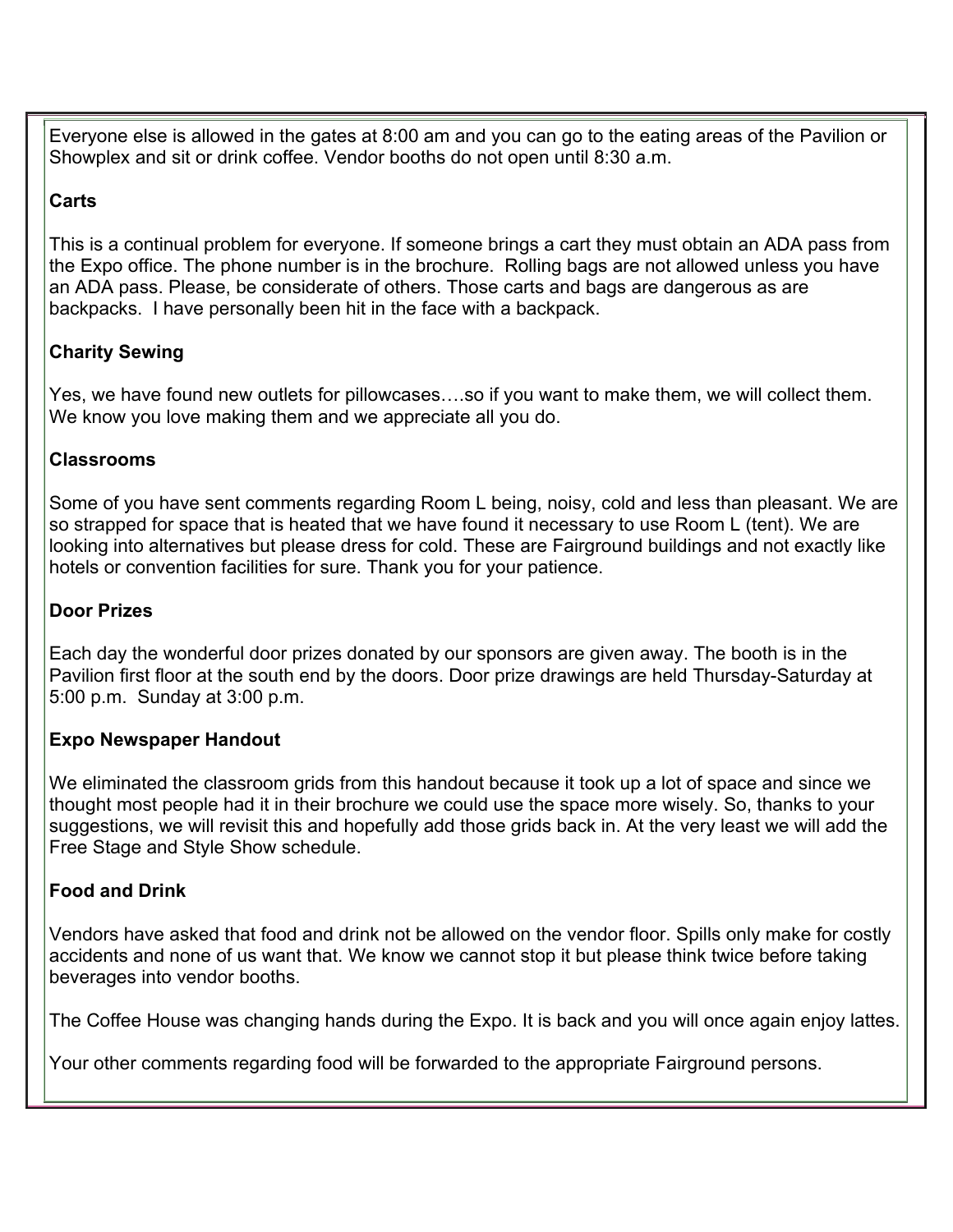#### **Miscellaneous**

We always get questions regarding the sales tax for out-of-state residents. Most vendors will not charge the sales tax for out-of-state buyers but they don't have to. There is no law making this enforceable.

Shuttle buses would be nice and we have looked into it. But for now the liability costs are prohibitive.

#### **On-line Registration**

We appreciate your suggestions and will pass them on to the company who manages our website/online registration. We hope to make it easier and more efficient. However, the first three hours of registration is very hectic because 20,000 people all want to register at the same time. Very few classes are sold out the first day. Yes, some will sell out but if they do, we will try to add another time slot if possible. So avoid the first three hours for a smoother ride through registration.

## **Seating**

Again, there will never be enough seating but I noticed the Free Stage had many empty chairs during the days I was there. I also agree more benches outside would be good. We will see if the Fairgrounds can offer us more.

Lunch (11:00-1:00) is always very busy. If you can, bring your lunch and avoid eating at these times. We are looking for ways to alleviate this problem.

#### **Seminar Comments**

Many of you commented on specific speakers and seminars. We like that and we pass them on to the appropriate speakers. We also thank you for being specific with class numbers, etc. Your suggestions for new seminars will also be considered. Your ideas are good ones and keep them coming.

#### **Tickets**

For those people who comment about price. Prices have not changed in three years now. We will give group rates for schools or clubs that bring youth groups.

#### **Vendors**

We ask vendors to put their booth numbers in a very visible spot. But with all their decorations and displays, they do get lost. Please refer to the map in the brochure.

The larger the aisles, the less vendors …. that's the equation. I have said this many times, you will find it very pleasant on Saturday and Sunday. I personally don't shop until Sunday and when a vendor is out of something, they happily send it.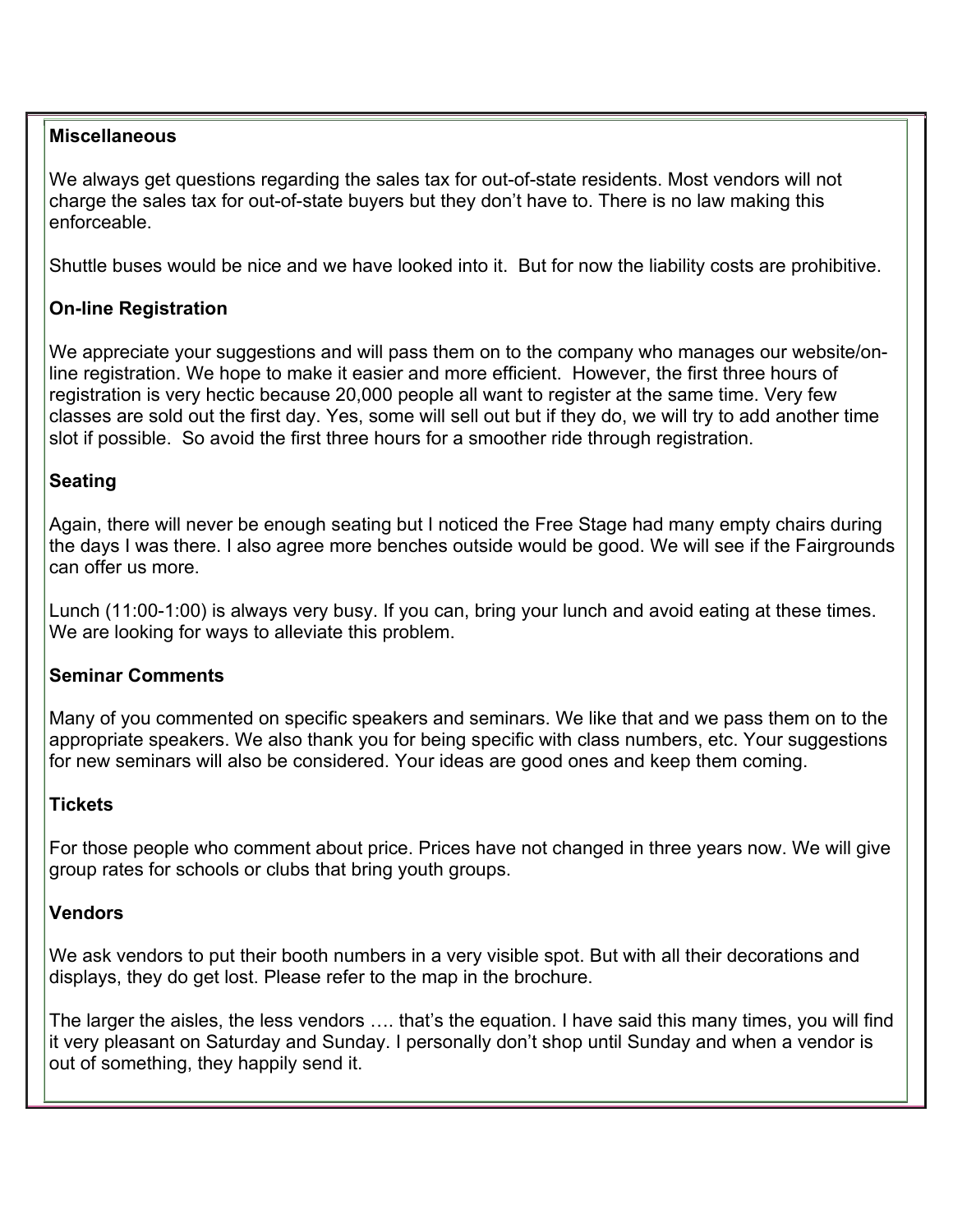These are my words of wisdom for this year. I hope you have the 2018 dates on your calendar for next year, March 1-4, 2018. There will be some sweeping changes in the 2018 Expo. We know change is good and we will also try to incorporate your comments as we can.

## My Dream Came True

My passion has always revolved around the world of sewing. It started when I was 8 years old and it has never ended. I learned early on to shop for good fabrics and notions and my Mother said, "You wear out \$2 in shoe leather trying to save ten cents on a yard of fabric." But it really was the fun of the hunt that I have never gotten over. My other great passion has been entrepreneurism and the Expo has been one facet of that. I have pursued several businesses in my life but the Expo allowed me to combine my passions, sewing and business, in one long 34 year venture. Never did I believe that the Expo would become what it is today when I started it and I am eternally grateful to many who helped make that possible.

First, I want to thank all the volunteers who have been the backbone of the Expo from the beginning. The Clothing and Textile Advisors were my inspiration for starting the Expo and it's to their credit that the Expo has been enjoyed by so many. They have worked tirelessly to ensure participants received the best service whether it was through processing ticket sales, hosting seminars, organizing style shows, providing assistance with door prizes, or processing 100,000 brochures. I cannot express my gratitude enough for their service and friendship.

Also, it goes without saying, if you want to succeed in business, you must surround yourself with the best people you can find. Our Expo team has been just that. Janet McLoughlin, Show Manager, has been instrumental in handling vendors and facilities; Ann Sagawa, Educational Coordinator, who works day and night with speakers, manages seminars and workshops, and is responsible for the Expo website. I must mention Rita Farro, one of our past Marketing Specialists, who I cherish as a friend today and did a lot to help us think out of the box and move us into new technologies. Then there have been a host of others who have given support to the Expo throughout the years and listing them would be impossible. As a team we did not always agree but together we did our best to come up with solutions and move forward. Thanks to all of them from the bottom of my heart!

Of course, I would be remiss if I didn't acknowledge our sponsors. Without those industry greats, the Expo could not provide the wide variety of events, door prizes or bags. Those most recent sponsors include: Quality Sewing, Babylock, Viking Husqvarna, Janome, Coats, McCall's, Simplicity, Brother, Pfaff, Fashion Supplies, Bernina, Elna, Schmetz, Superior Threads, and Clover. I also thank all the vendors who have so graciously donated door prizes in seminars and workshops. The vendors don't always get the recognition they deserve. They have provided the best of the best resources and expertise to attendees. And they bring the latest technologies and products to the Expo first many times before they hit the general market place. We are so fortunate! If I have left someone out, I apologize and sincerely thank all of you.

I must thank all those industry teaching icons like Sue Hausmann, Nancy Zieman, Martha Pullen, Nancy Cornwell, Sandra Betzina, Marty Michell, Kay Wood, Dana Bontrager, Connie Crawford, Peggy Sagers, Pam Damour, Rita Farro, Mary Mulari, Debra Justice, Marta Alto, Janet Pray, Linda McGhee,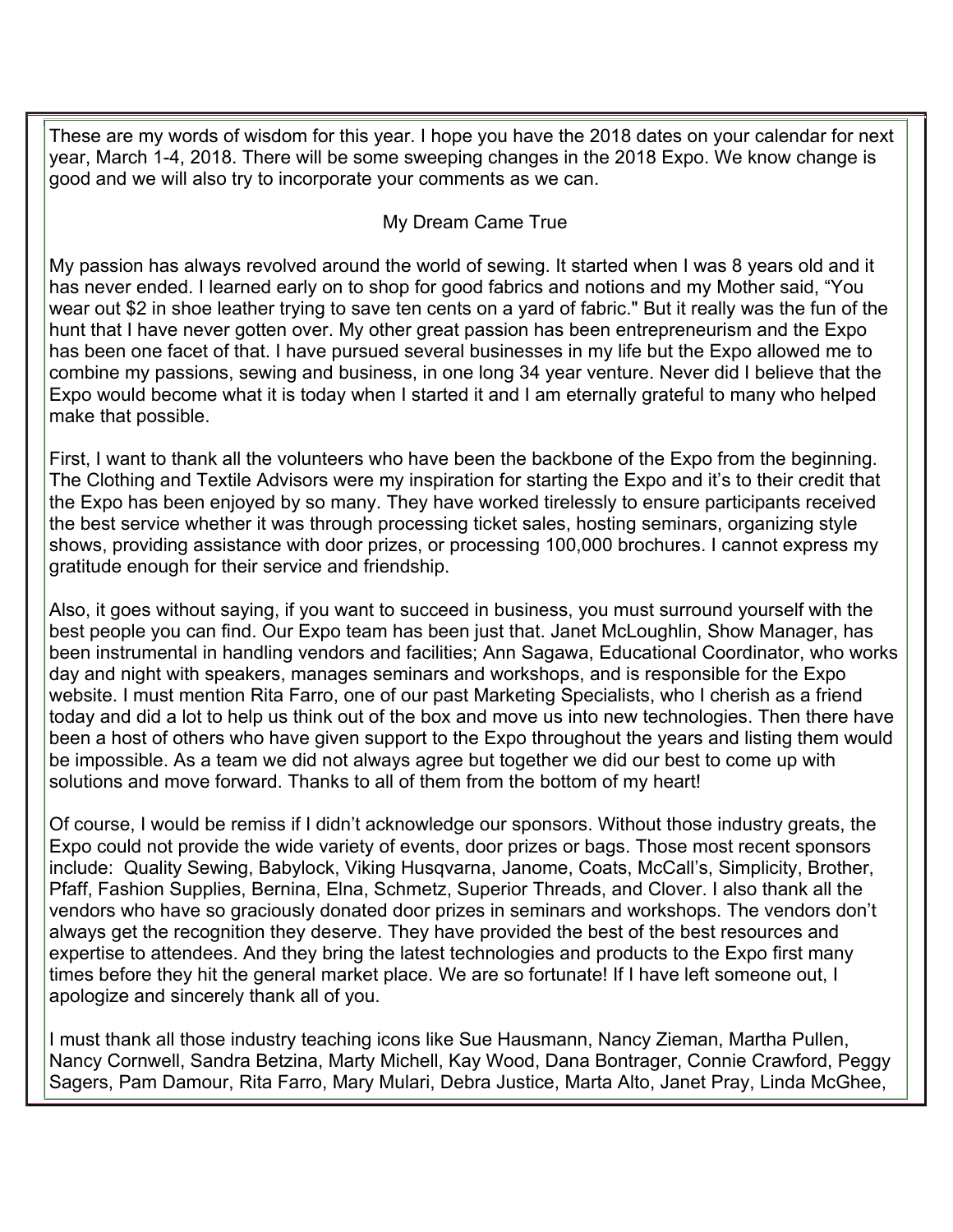Mark Lipinski, John Deer, Eleanor Burns, Linda Lee, Louise Cutting, and Kathy Ruddy, just to name a few who helped make the Expo the best in the nation. I must mention Clotilde, Lois Ericson and Margaret Islander (all deceased) who told the world about the Expo from the beginning and helped bring it national recognition. And I thank my good friend, Pati Palmer, who was my mentor when the Expo idea came into my head. Her sharing and her expertise helped me to develop my first business plan which still serves us today. We all thrive by sharing and Pati is the best example of that I know.

Thanks to all of you for supporting the Expo and making it a "Sisterhood" as Rita Farro would say. I have gained so many friends over the last 34 years and I always look forward to seeing each of you every year. It is your support and ideas that keeps the Expo going and relevant. Your charitable donations over the years including donating at the Charity Teas for victims of natural disasters such as Katrina, and more recently the Pillowcase Brigade and the Humane Society, helped many others in need. You are the best!

For many years the Expo has been a major part of my life. And I thank my husband, family, personal friends and Extension colleagues for their support and help at every turn of the way. They not only supported my efforts, they gave a helping hand when needed.

The Sewing and Stitchery Expo has been like a child to me over the years. I have watched it grow, offer participants the best in the industry, and gain national recognition. We were not without growing pains as we grew faster than we had facilities for and the computer age came along. We have even had a few challenges from Mother Nature including an earthquake, snow blizzard, closed airports and roads, etc. But with your persistence and support this child grew up and we survived most any obstacle that came along.

So the time has come for me to pursue my other "bucket list." I am proud of what I have achieved and now it is time for others to continue the Expo journey. I am so grateful for a good career with Washington State University for the past 45 years. Do the math and you know it is time for me to move on!

My advice is to follow your dreams, take calculated risks, work hard and surround yourself with the best people you can find and success will come in abundance. Opportunity is around the corner every day if we just grab it.

Thank You for Your Friendship,

 www.sewexpo.comJoanne Ross, Director